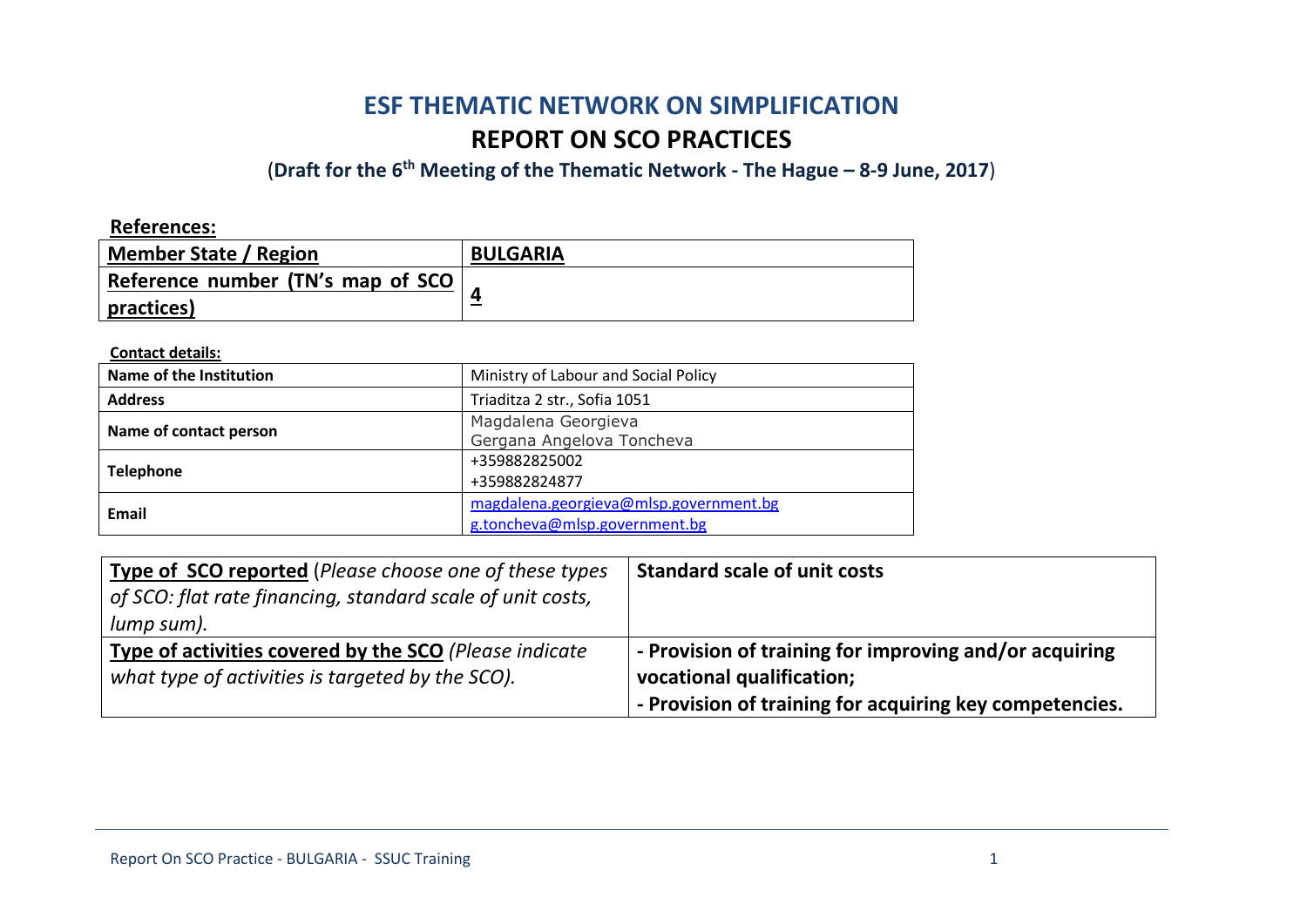#### **ESF THEMATIC NETWORK ON SIMPLIFICATION REPORT ON SCO PRACTICES** (**Draft for the 6th Meeting of the Thematic Network - The Hague – 8-9 June, 2017**)

# **A. PROJECT DESCRIPTION**

**A1. Description of the type of operation** *(Please describe in brief what types of operations are covered by SCO)*

Operations towards improving and/or acquiring vocational qualification and/or key competencies of unemployed, employed and inactive people. There are 3 degrees of vocational training, vocational qualification for a part of profession, and 7 degrees for training for acquisition of key competences, in compliance to Council of Ministers decree 280/2015 and European Qualifications Framework. Distance learning in not allowed on OP operations.

**A2. Definition of outputs/results** (*Please give a short definition of outputs and/or results)*

The condition is that all person-hours (periods) of a given participant in total reach not less then 80% of the length of the course set out in the documentation of the training course content and that participant has received a certificate of completion. The output indicator Is "number of participants gained qualification upon leaving".

**A3. Beneficiaries** *(please indicate the types of beneficiaries involved in the operations covered by SCO)*

Employers and training organizations.

**A4. Target group(s)** *(Please list target groups within projects covered by SCO)*

Unemployed, employed and inactive people.

## **B. METHODOLOGY AND CALCULATION METHOD**

**B.1 Methodology** *(please indicate which methodology/ies has/have been used: Fair, equitable and verifiable method / use of existing EU schemes for similar types of operation and beneficiary / Use of existing own national schemes for similar types of operations and beneficiaries / use of rates and specific methods enshrined in the regulation or in a delegated act / use of a draft budget /combination of methodologies). Please indicate if the concerned SCO has been covered by Art. 14(1) ESF)*

The standard scale of unit costs has been defined by using a fair, equitable and verifiable method according to Art. 67.(5).(a). and Art. 67.(5).(c) of the CPR.

Links to national legislation have been used to determine the rates for trainings for vocational qualification, vocational qualification for a part of profession and key competencies – National Employment Action Plan (NEAP) and Council of Ministers Decree (CMD) 280/15.10.2015.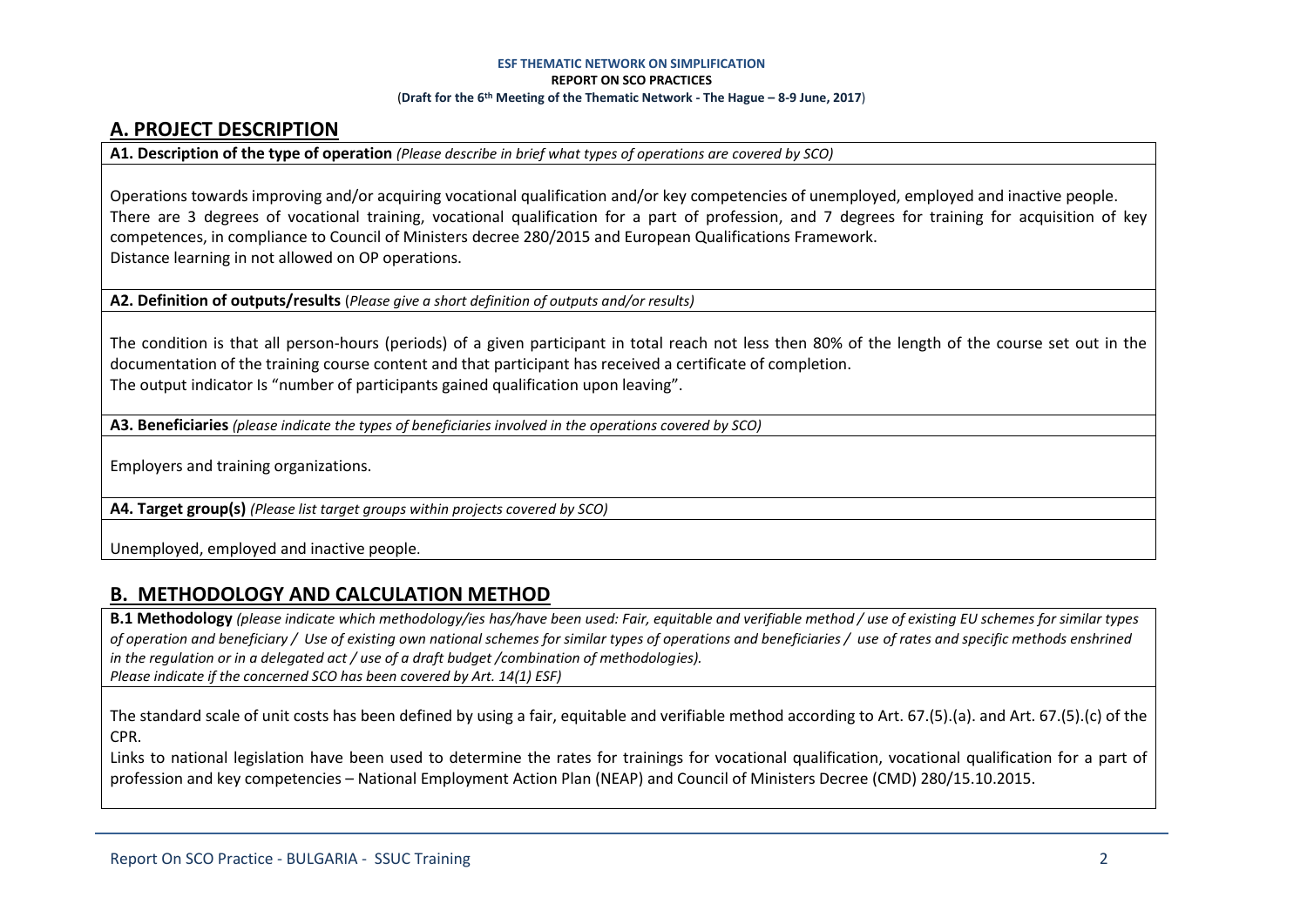#### **ESF THEMATIC NETWORK ON SIMPLIFICATION**

#### **REPORT ON SCO PRACTICES**

#### (**Draft for the 6th Meeting of the Thematic Network - The Hague – 8-9 June, 2017**)

**B.2 Calculation Methods** *(please describe how the calculations have been made)*

Pursuant to CMD 280/15.10.2015 and NEAP 2016, the applicable rates for training for acquiring vocational qualification and training for acquiring key competencies are as follows:

1. Training for acquiring vocational qualification:

a) for first degree, with duration of not less than 300 training hours – BGN 600;

b) for second degree, with duration of not less than 660 training hours–BGN 1200;

c) for third degree, with duration of not less than 960 training hours– BGN 1800;

d) for part of a profession on first qualification degree, with duration of not less than 200 training hours–BGN 400;

e) for part of a profession on second qualification degree, with duration of not less than 300 training hours–BGN 600;

f) for part of a profession on third qualification degree, with duration of not less than 600 training hours–BGN 1,125;

2. Training for acquiring key competencies:

а) for training in key competence 1 – communication in native language, with duration of not less than 16 training hours–BGN 70;

b) for training in key competence 2 – communication in foreign language, with duration of not less than 300 training hours and three levels of training –BGN 700;

c) for training in key competence 3–mathematics competence and basic knowledge of natural sciences and technology, with duration of not less than 30 training hours–BGN 140;

d) for training in key competence 4 –digital competence, with duration of not less than 45 training hours–BGN 250;

e) for training in key competence 5–skill for learning, with duration of not less than 30 training hours–BGN 140.

f) for training in key competence 6 - social and civil competencies, with duration of not less than 30 training hours –BGN 140.

g) for training in key competence 7 - enterprise and entrepreneurship, with duration of not less than 30 training hours–BGN 140.

**B.3 Data source** *(please indicate the type of data used and the data source)*

National Employment Action Plan (NEAP) and Council of Ministers Decree (CMD) 280/15.10.2015.

# **C. IMPLEMENTATION OF SCO**

(*Please describe in brief what implementationrules and conditions have been set out)*

The unit cost of training includes all related costs as follows:

cost for training materials, supplies /consumables/, insurance for vocational training, issuing a certificate of completed training, remuneration of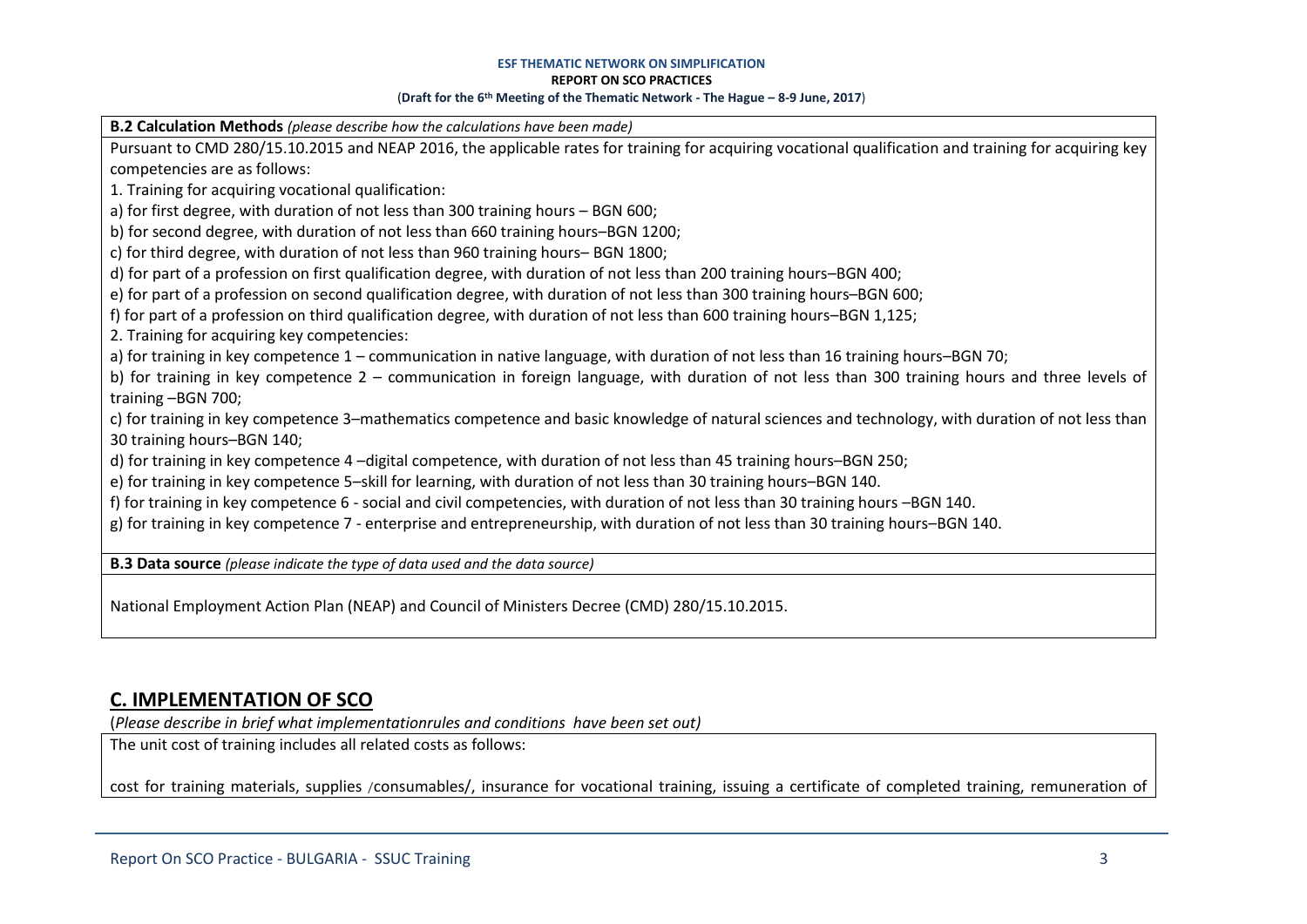#### **ESF THEMATIC NETWORK ON SIMPLIFICATION REPORT ON SCO PRACTICES** (**Draft for the 6th Meeting of the Thematic Network - The Hague – 8-9 June, 2017**)

teachers, social contributions, rental of material premises, as well as all administrative, overhead and other expenses, including expenses for the activities relating to the provision of trainings under the CDM 280 /2015 and National Employment Action Plan.

The employer/training organization will receive the value of training according to the standard scales of unit costs shown above only for individuals, who have successfully completed the training. Successfully completed training is a completed full course of training according to the approved training schedule and held final exams, if any, attested by a document for completed training and a minimum of 80 percent attendance of classes.

# **D. AUDIT TRAIL**

*(Please provide a brief description of the audit trail for the concerned SCO, including documents, key contents/conditions and procedures)*

For the purpose of proving the training and verification of declared expenses, the employer/training organization should present:

- List of participants;
- Profile of participants;
- Training schedule;
- Attendance forms for every day of training, including information about the number of classes attended by every trainee in the training;
- Certificates for successful completion of training.

# **E. ASSESSMENT BY THE AUDIT AUTHORITY(IES) INCLUDING EVENTUAL EX ANTE ASSESSMENT**

*(If relevant, please explain how the audit authority has been involved in preparation and assessment of the SCO).* 

The national AA was not involved in the preparation of the specific SCO, nor audits checks were carried out on operations with SCOs.

# **F. IMPACT OR ADDED VALUE FOR THE MA, BENEFICIARIES AND OTHER STAKEHOLDERS**

*(Please explain how you have perceived impact/added value of the SCO for the MA, beneficiaries and other stakeholders).* 

An open call for proposal or an evaluation process is ongoing of schemes in which SCO will be used. The expectations are:

- to simplify the evaluation process of the project proposals;